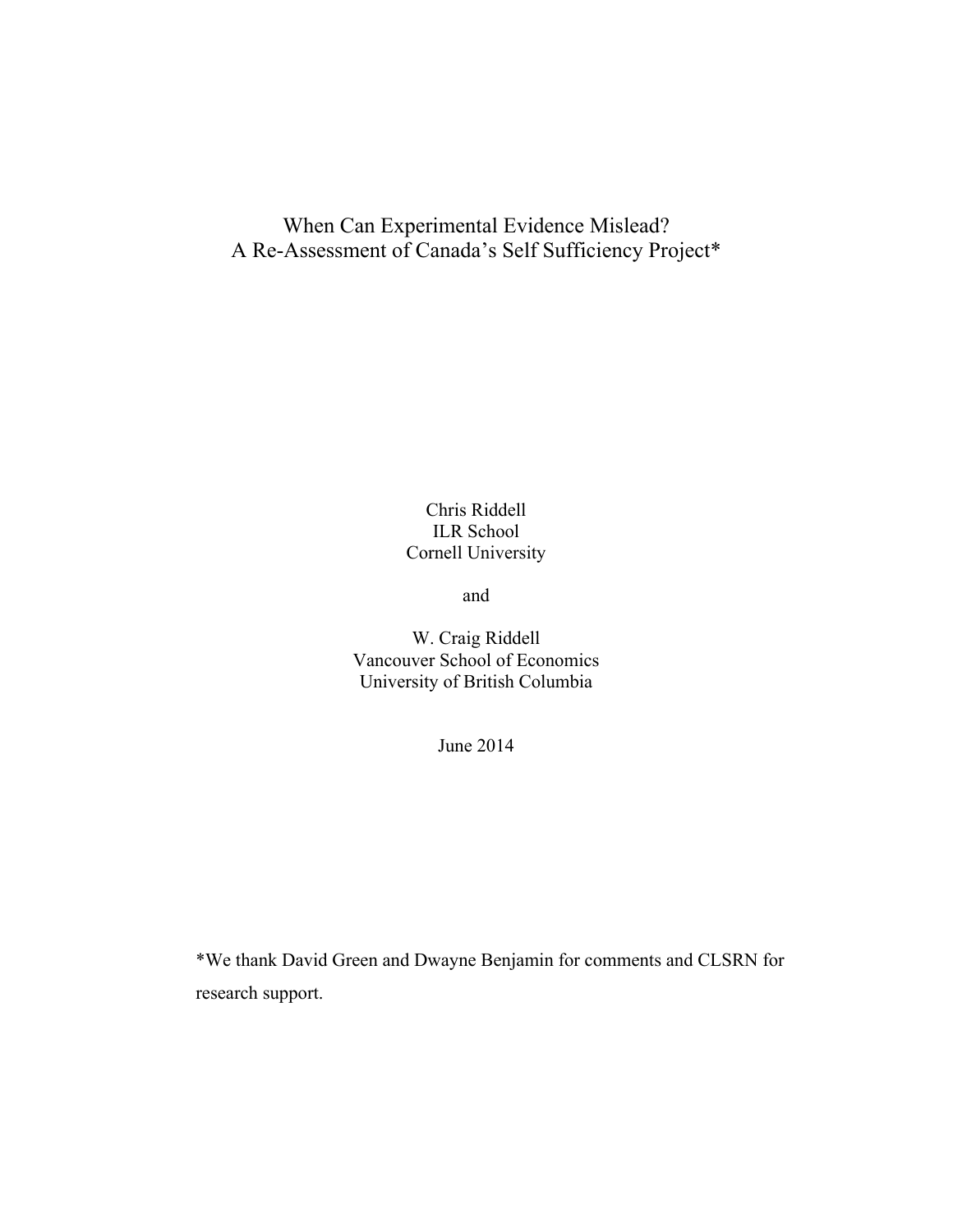#### **Introduction**

There is an ongoing debate about whether labour market and social programs can reliably be evaluated with non-experimental methods (Lalonde, 1986; Burtless, 1995; Heckman and Smith, 1995; Heckman, Lalonde and Smith, 1999). The key advantage of random assignment is that the treatment and control groups are statistically equivalent (not statistically significantly different) in terms of observed and unobserved characteristics. Thus the behavior of the control group provides an unbiased estimate of the counterfactual behavior of the treatment group – the behavior that would have been observed in the absence of treatment. Any difference in outcomes between treatments and controls can thus be attributed to the causal effects of the intervention. Indeed, the credibility of evidence from randomized trials is often cited as one of the major advantages of social experiments (Burtless, 1995).

However, social experiments have limitations, some of which may affect the internal validity of the experimental evidence (Heckman and Smith, 1995; Heckman, Lalonde and Smith, 1999). Non-random attrition can result in treatment and control groups that differ, even though the two groups had very similar characteristics at the baseline. Those assigned to the control group may obtain services similar to those provided to the treatment group, resulting in "substitution bias" that generally results in under-estimating the impact of the intervention (Heckman, Hohmann, Khoo and Smith, 2002).

In this project we examine another potential problem with social experiments  $-a$ form of contamination that we refer to as "counterfactual bias." Counterfactual bias occurs when the policy or economic environment changes after treatment has begun, and does so in a way that has a different effect on the treatment group than on the control group. In these circumstances the behavior of the control group may no longer provide an appropriate counterfactual for the altered treatment group. This section discusses conditions under which counterfactual bias can occur.

Under random assignment the treatment and control groups have very similar characteristics (observed and unobserved) at the point of randomization. However, once treatment is underway the characteristics of the two groups may – indeed, generally will - - diverge. A change in the economic, social or policy environment -- which for simplicity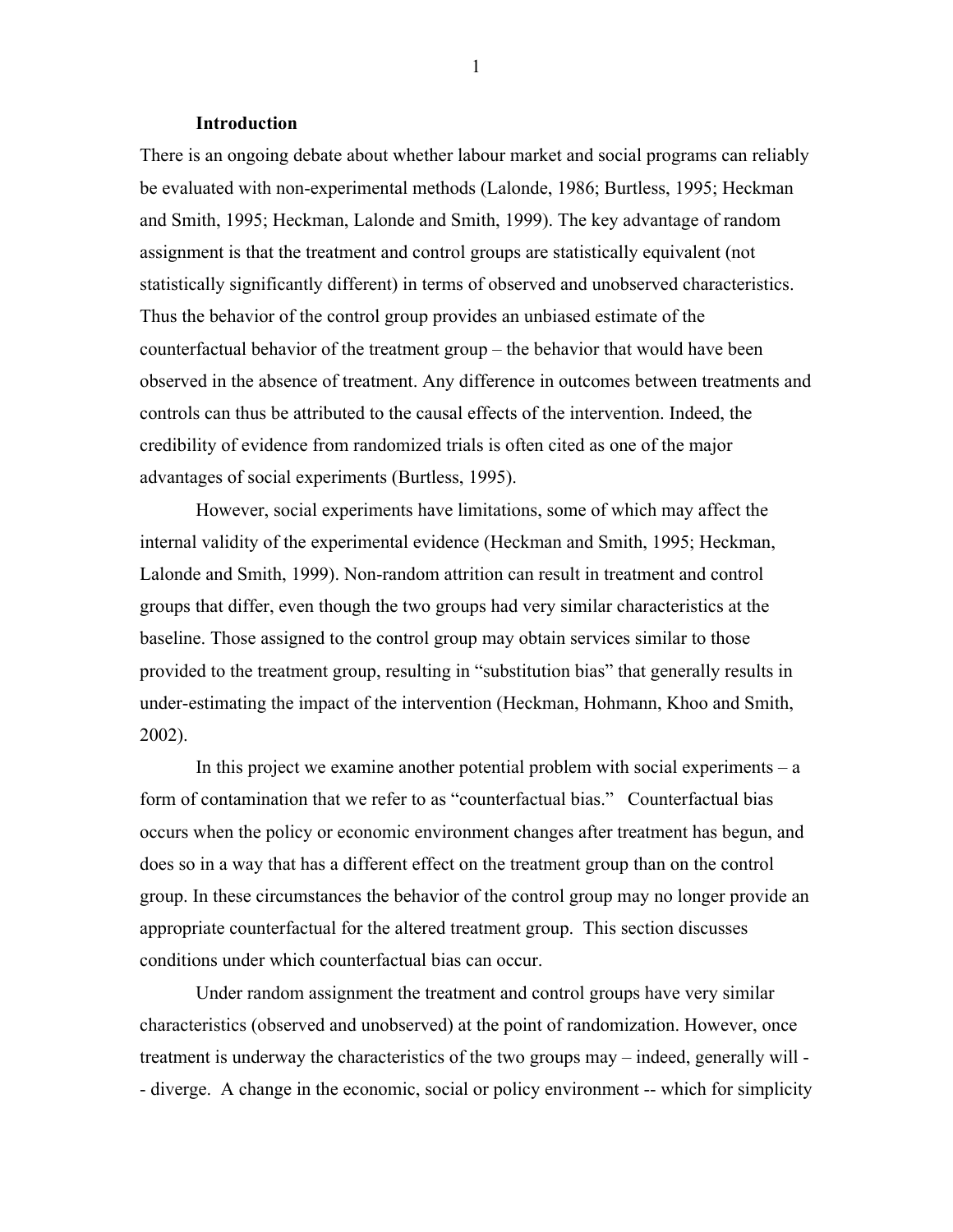we will refer to as a "policy change" -- that takes place after treatment has begun may thus exert a different effect on the treatment group than on the control group. The behavior of the control group will continue to provide an estimate of the way in which the behavior of the <u>original</u> treatment group would have been affected by the policy change. However, given that the characteristics of the treatment group have been altered as a result of the treatment, the control group's behavior may no longer provide a suitable counterfactual for the behaviour of the altered treatment group. In such circumstances standard experimental estimates based on simple treatment – control differences will be biased estimates of the true effect of the intervention. That is, standard experimental estimates may confound two effects: (i) the impacts of the intervention and (ii) the differential impacts of the policy change on the treatment and control groups.

It is important to note that not all changes in the policy or economic environment result in bias. Indeed, the principal purpose of the control group is to provide an unbiased estimate of the counterfactual – the way the treatment group would have responded to policy or economic changes in the absence of the treatment. However, after the treatment has begun the characteristics of the treatment and control groups may change, so that policy changes that take place after random assignment could have a differential effect on the two groups. In these circumstances the response of the control group to the policy change does not necessarily provide an appropriate estimate of the counterfactual.

We can illustrate the potential for counterfactual bias in the context of welfare-towork initiatives evaluated with an experimental design. To do so we combine all the factors (those observed by the researcher and those not observed) that influence the probability of leaving welfare into a single index, which we call "propensity to leave welfare" or "job readiness." Those with higher values of job readiness are more likely to exit welfare. At the baseline  $t_0$ , when random assignment takes place, all members of the experimental sample are receiving welfare. Half of the experimental sample is randomly assigned to the treatment group, which receives an intervention that provides an incentive to leave welfare and enter the workforce. The remainder is randomly assigned to the control group. Treatment status is independent of the observed and unobserved characteristics of both groups at time  $t_0$ . Thus the distributions of job readiness in the treatment and control groups are identical (see the top panel in Figure 1).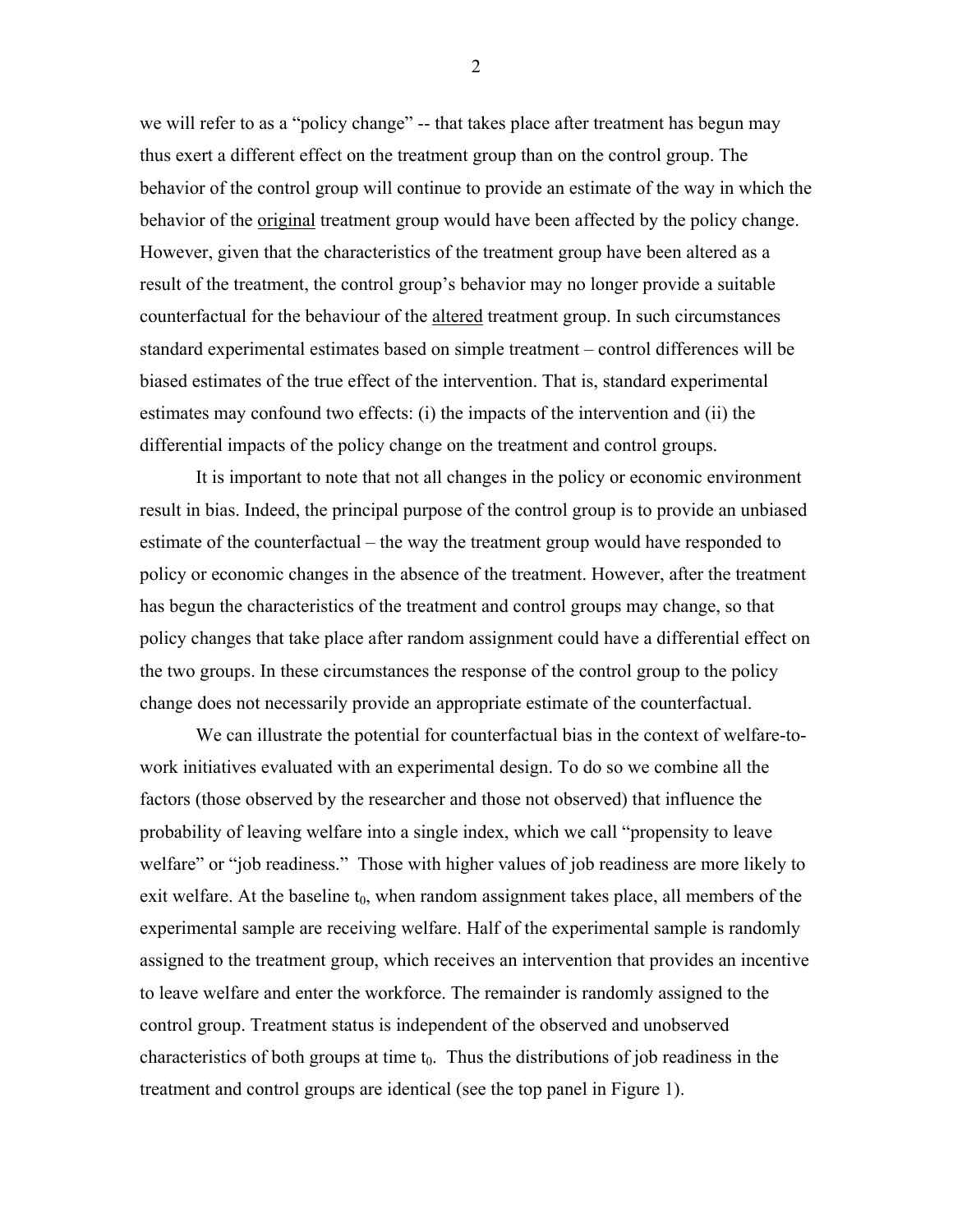For the purposes of exposition we will assume that the treatment is effective, so that the welfare exit rate of the treatment group exceeds that of the control group in the post-baseline period. Subsequently, at time  $t^* > t_0$ , the existing welfare policy is changed in a way that encourages recipients to exit welfare and enter the workforce. This change can be thought of as a second treatment, the first being the incentive offered to those assigned to the treatment group and the second being the new policy that applies to members of both the treatment and control groups who remain on welfare at time t\*. However, while the initial incentive treatment was independent of the characteristics of the treatment and control groups, the second policy change "treatment" is not independent of the characteristics of the two groups. In particular, at time t\*, compared to the control group a smaller proportion of the treatment group remains on welfare and those in the treatment group who still receive welfare have a lower average propensity to exit. (This is illustrated in the bottom panel in Figure 1, where the area to the left of the vertical line indicates the fraction of each group that remains on welfare at t\*.) At time t\* the control group has more job ready welfare recipients than does the treatment group. Thus the policy change introduced at t<sup>\*</sup> may have a larger impact on the exit rate of the control group than on that of the treatment group. In these circumstances the behavior of the control group after t\* no longer provides an appropriate counterfactual.

The policy change at time t<sup>\*</sup> may also influence the probability of re-entry on to welfare. This effect on the re-entry rate could also differ between the experimental treatment and control groups because of the differences in the observed and unobserved characteristics of the two groups at time t\*.

In summary, randomization ensures that the treatment and control groups are statistically equivalent at the baseline. However, once treatment begins the characteristics of the two experimental groups may diverge. Subsequent changes to the policy or economic environment may exert different impacts on the two groups. In such circumstances the behavior of the control group may no longer provide an appropriate counterfactual for the behavior of the altered treatment group. In the next section we present evidence that strongly suggests that this type of contamination occurred in the SSP demonstration.`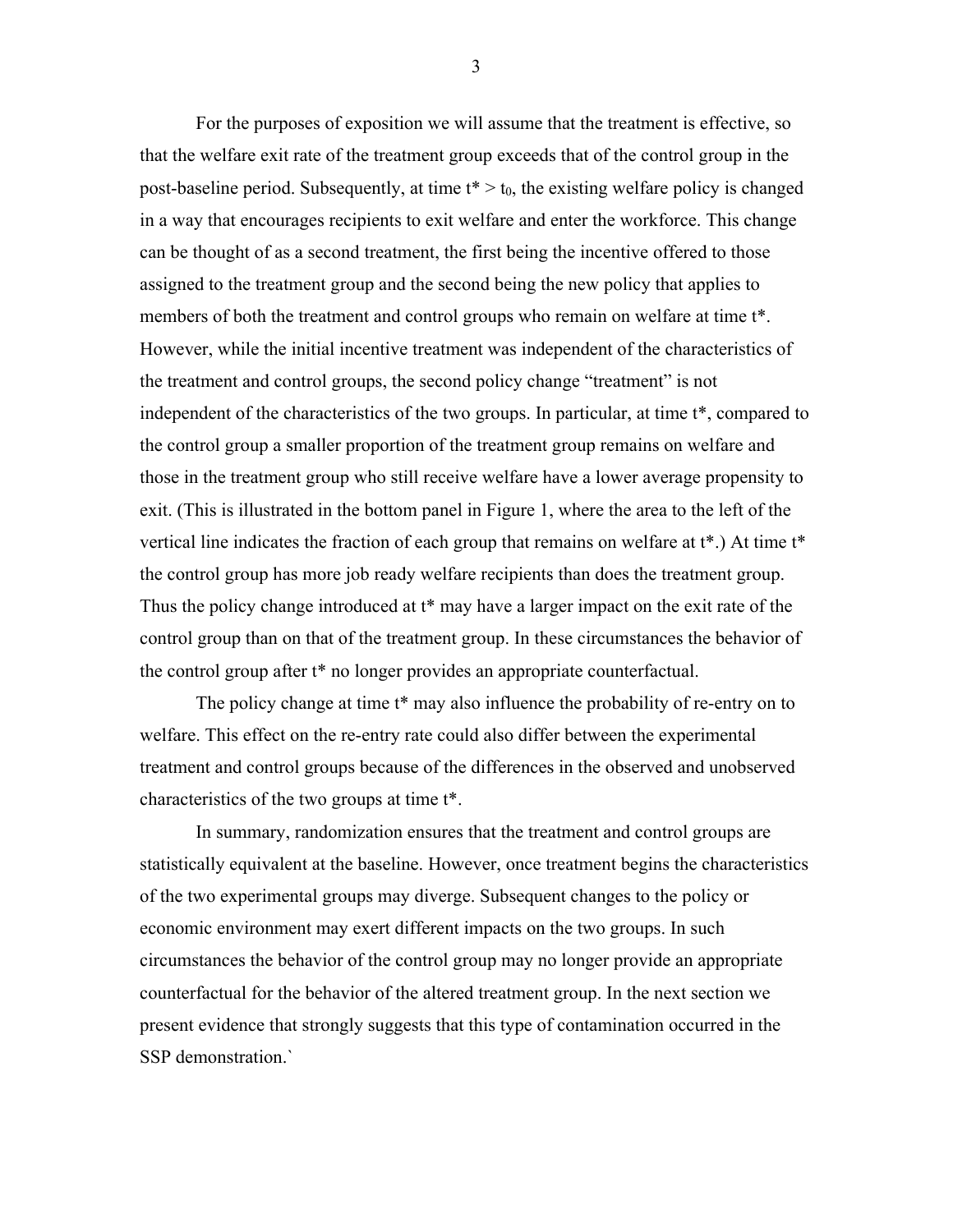#### **Welfare Reform and the Self-Sufficiency Project**

A frequent criticism of income assistance (welfare) programs is that they provide little incentive for recipients to seek employment. Under many such programs, recipients who enter the workforce are required to forego benefit payments by the amount of their labour market earnings -- implying that earnings are taxed at a rate of 100 percent. The implicit tax rate may even exceed 100% if, for example, those leaving income assistance are no longer eligible for medical benefits or subsidized housing.

Several reforms have been proposed to deal with this incentive problem. One strategy is to raise the market wage of income assistance (IA) recipients through training and employment programs, thus making work more attractive relative to welfare. Another approach improves work incentives by reducing the implicit tax rate on market earnings. Examples of this approach include the negative income tax, earnings disregards, and income supplementation policies such as the Working Income Tax Benefit in Canada and the Employment Income Tax Credit in the U.S.<sup>1</sup> A third strategy attempts to alter the preferences of recipients, either by raising the stigma associated with welfare receipt or enhancing the perceived value of work.

Some policies combine elements of two or more of these approaches. An interesting example is a temporary earnings supplement for welfare recipients who enter the workforce. During the period the supplement is in place, this policy has the work incentive features of many income supplementation schemes. Labour market earnings are implicitly taxed at a rate less than 100% and program participants receive income (market earnings plus the supplement) that exceeds welfare benefits. By encouraging recipients to leave welfare and enter the workforce for at least the period of the supplement, former welfare recipients may gain work experience and enhance their skills, thus raising their market earnings. The experience of working for an extended period of time may also alter individual's preferences between welfare and work. As a result of enhanced earnings capacity and/or altered preferences toward work, a temporary financial incentive may have lasting effects on income assistance receipt and labour force participation.

 $\frac{1}{1}$  $<sup>1</sup>$  Earnings disregards refer to market earnings that IA recipients are allowed to receive without a reduction</sup> in their IA benefits.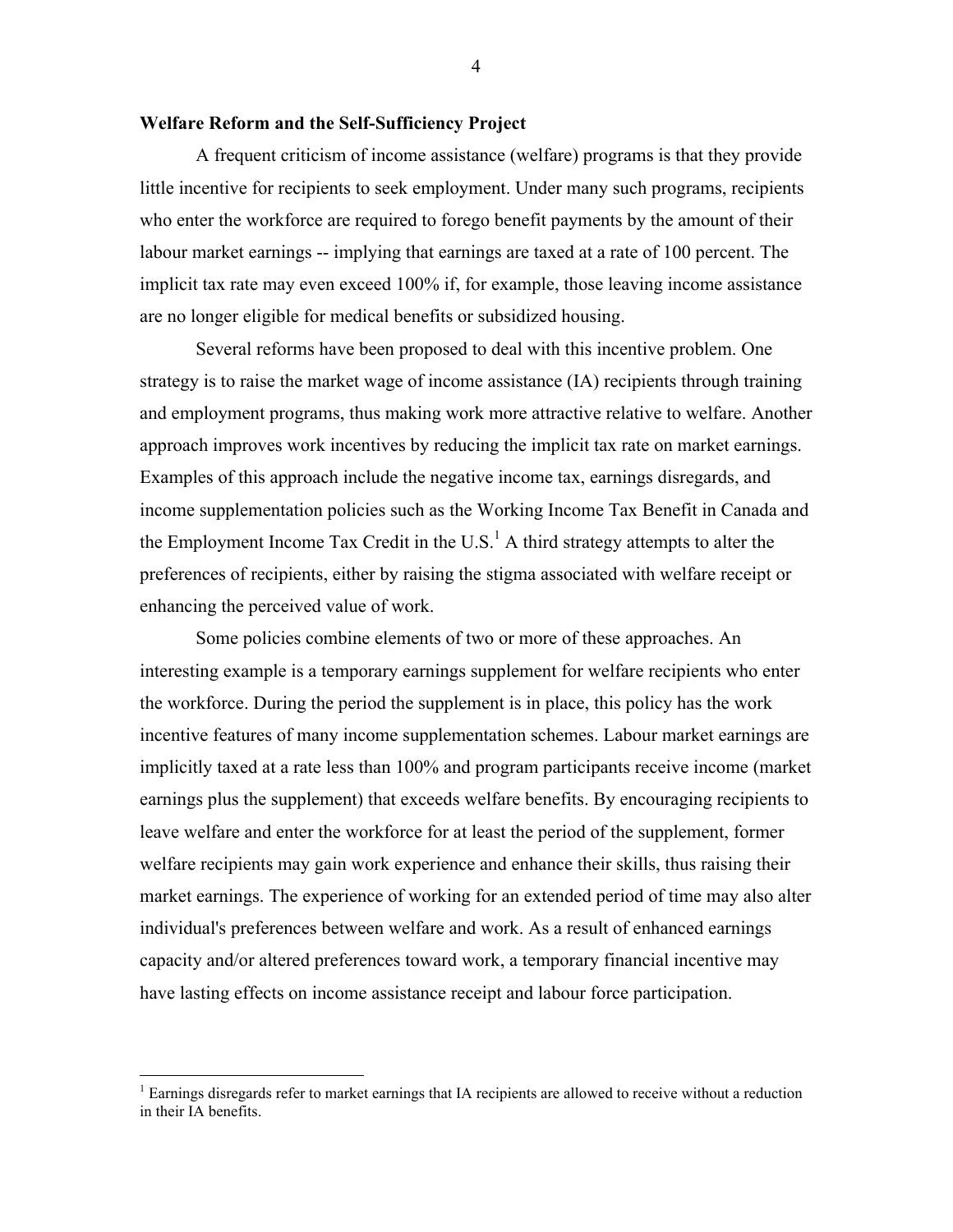The Self-Sufficiency Project (SSP), carried out in the provinces of British Columbia (B.C.) and New Brunswick (N.B.) during the 1990s, was a demonstration project designed to provide a rigorous test of a temporary earnings supplement. The impacts of the policy were evaluated using a random assignment design. Members of the program group were offered a generous earnings supplement if they left welfare to take full-time employment. Those taking up the supplement offer could receive the earnings supplement for up to three years provided they continued to meet the eligibility criteria. Program group members could also return to welfare at any time. Those randomly assigned to the control group received nothing from the SSP -- they could remain on income assistance or enter the workforce.

A key objective of the SSP Demonstration was to determine whether financial incentives lead to reductions in welfare use among long-term welfare recipients, and whether the magnitudes of program impacts on welfare use and earnings are sufficient to support this approach to welfare reform. The demonstration focused on single parents with children, the group with the lowest exit rate from income assistance.<sup>2</sup> "Long-term" was defined as having been on welfare for at least 12 of the previous 13 months.

Another key objective of the SSP was to test whether a temporary financial incentive could have lasting effects on welfare receipt and work activity. Accordingly, treatment group members who left welfare and took up full-time employment could receive a substantial earnings supplement for up to three years providing they maintained full-time work.

The SSP findings indicate that financial incentives can be effective even for longterm welfare recipients. About one-third of the treatment group qualified for the earnings supplement, and left IA to take up full-time employment. The exit rate of the treatment group substantially exceeded that of the control group, especially during the first 18 months of the SSP demonstration. However, taken at face value the SSP results relating to any "permanent" effects of a temporary earnings supplement are clearly negative. Although a large treatment – control gap in income assistance receipt and employment was evident during most of the experimental period, the offer of a generous but

 $\frac{1}{2}$  $<sup>2</sup>$  In Canada welfare is not restricted to single parents with children. Anyone (including singles and couples</sup> without children) with demonstrated need can qualify for income assistance.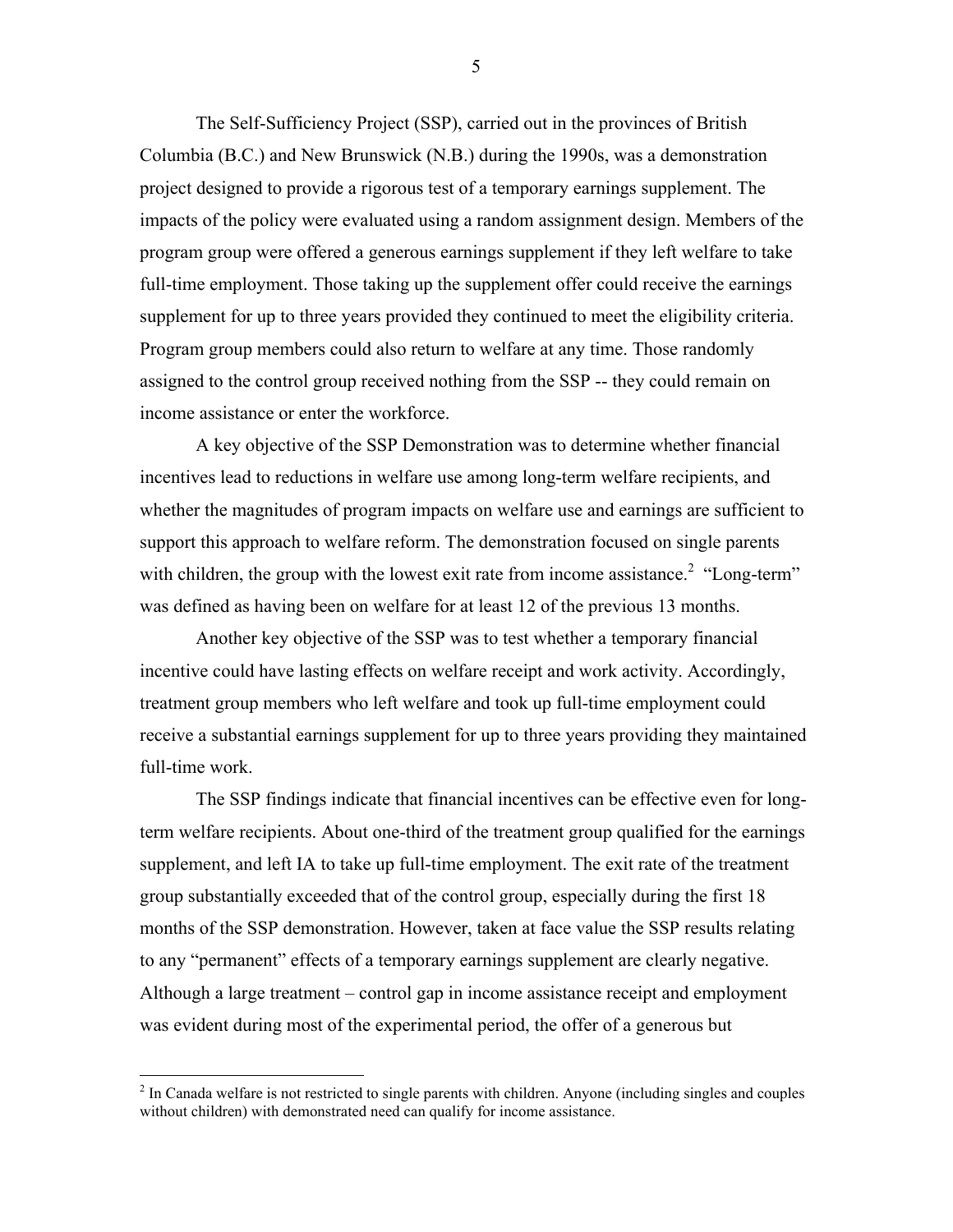temporary financial incentive appears to have had no lasting impact on welfare dependence or labour force attachment. For example, 54 months after random assignment – by which time the three-year supplement period had ended for all eligible participants - the mean employment rates of the treatment and control groups were almost identical, and were not statistically significantly different (Michalopoulos et al 2002). Similarly, the two groups' participation rates in income assistance had converged by month 69 after random assignment (Card and Hyslop, 2005). Figure 2 shows the pattern of income assistance rates over the first 54 months of the SSP demonstration. On the surface, therefore, the SSP findings suggest that temporary financial incentives have little to offer in the on-going attempt to re-design income support programs to "make work pay."

The behavior of the SSP control group during the demonstration was also revealing. As shown in Figure 2, despite the experiment's focus on single parents with children who had been on welfare for an extended period of time, these long-term IA recipients displayed a gradual but substantial exit from welfare over time.

The purpose of this research project is to re-assess the key experimental findings of the SSP demonstration. We argue that such a re-assessment is needed because the experiment was subject to potentially important biases that pose a threat to the internal validity of the SSP evidence. The nature of this threat to internal validity and its relevance to the SSP evidence is discussed in the next section.

#### **Policy change during the SSP demonstration**

During the 1990s the Government of Canada funded an innovative demonstration project, the SSP, designed to provide evidence on the effects of a financial incentive on long-term welfare recipients.<sup>3</sup> The SSP demonstration was carried out in British Columbia and New Brunswick, and focused on single parents with dependent children who had been on income assistance (IA) for at least 12 of the previous 13 months.<sup>4</sup> Among those who agreed to participate, one-half were randomly assigned to the treatment group that was eligible for the earnings supplement; the rest were assigned to the control group. Random assignment took place between February 1992 and November

 <sup>3</sup>  $3$  For details of the SSP demonstration see Michalopoulos et. al (2002).

<sup>&</sup>lt;sup>4</sup> About three-quarters of the SSP sample had been receiving IA for more than 2 years, and more than  $40\%$ had received IA for more than the previous 3 years.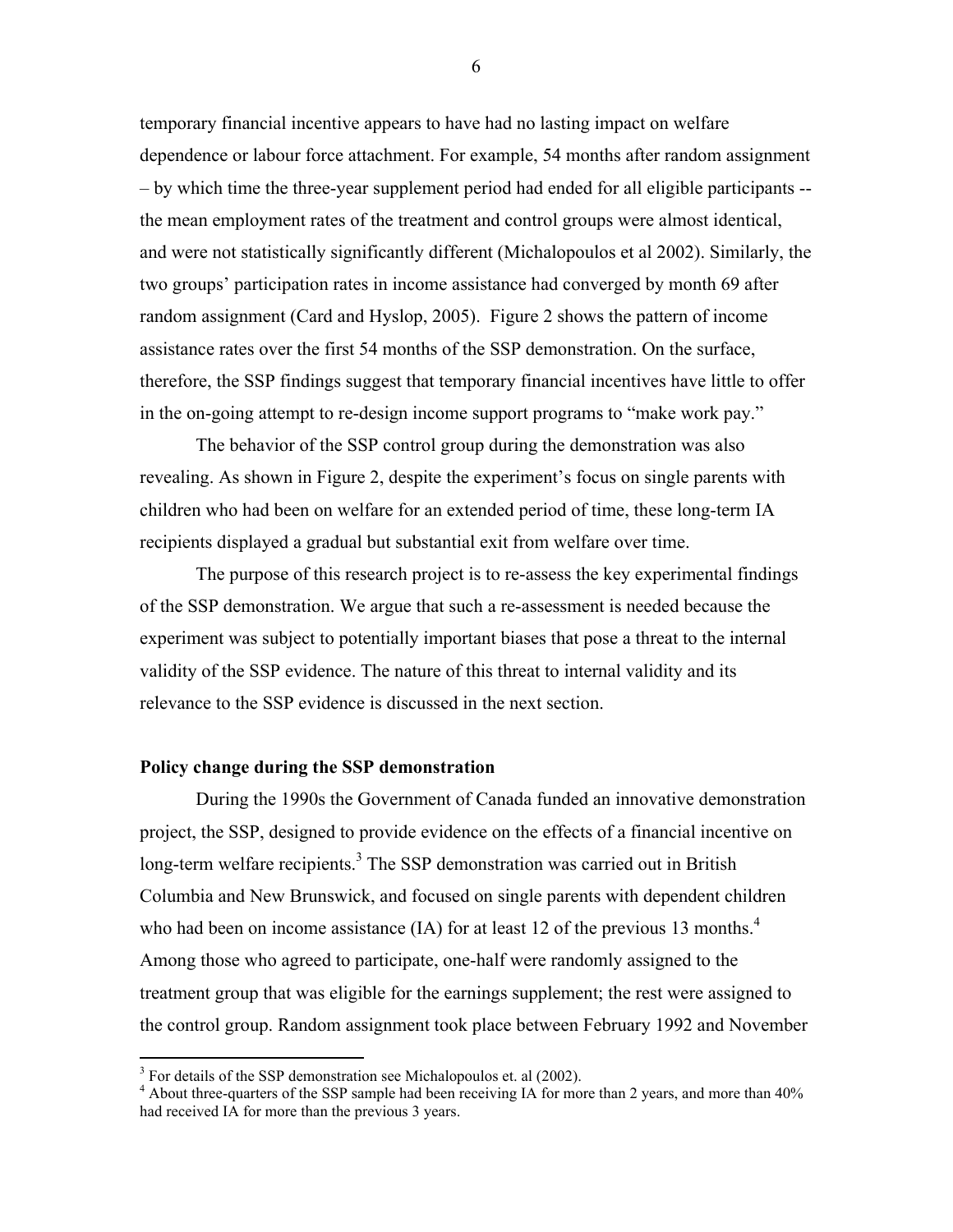1995. Those in the treatment group were offered a financial incentive to leave welfare and take up full-time employment.<sup>5</sup> The financial incentive was generous, approximately doubling income from work for the typical participant and providing total income substantially higher than welfare benefits.

The SSP demonstration incorporated two important time limits. Members of the treatment group were given up to 12 months following random assignment to obtain fulltime employment. Once they had qualified, participants could continue to receive the supplement for three years providing they maintained full-time employment. Those in the control group could remain on welfare or enter the workforce. Card and Hyslop (2005) show that the two SSP time limits generated an "establishment" incentive to find a fulltime job and exit welfare within 12 months after random assignment, and an "entitlement" incentive to choose work over welfare once eligibility was established.

The experimental findings are summarized in the SSP Final Report (Michalopoulos et. al., 2002). More than one-third of the treatment group obtained fulltime employment and qualified for the earnings supplement. During the eligibility period, the treatment group experienced gains in earnings and employment and reduced welfare use relative to the control group. The largest impacts were observed during the first 12-15 months following random assignment. After this time the differences in outcomes between the treatment and control groups gradually narrowed. By the end of the 3-year period of supplement eligibility treatment-control differences in employment, earnings and welfare receipt were small. In particular, by the 54 month point there was no difference in full-time employment rates, part-time employment rates and average earnings between the two experimental groups (Michalopoulos et. al., 2002, chapter 3). Similarly, treatment-control differences in income assistance receipt had faded to zero by month 69 (Card and Hyslop, 2005).

Another striking finding was that the long-term welfare recipients in the SSP control group left welfare steadily, and at a moderately substantial rate, throughout the period of the demonstration. This finding was particularly noteworthy because the demonstration project was targeted on single parents with dependent children with a

 <sup>5</sup>  $<sup>5</sup>$  Full-time employment was defined as at least 30 hours per week and could be achieved by combining two</sup> or more part-time jobs.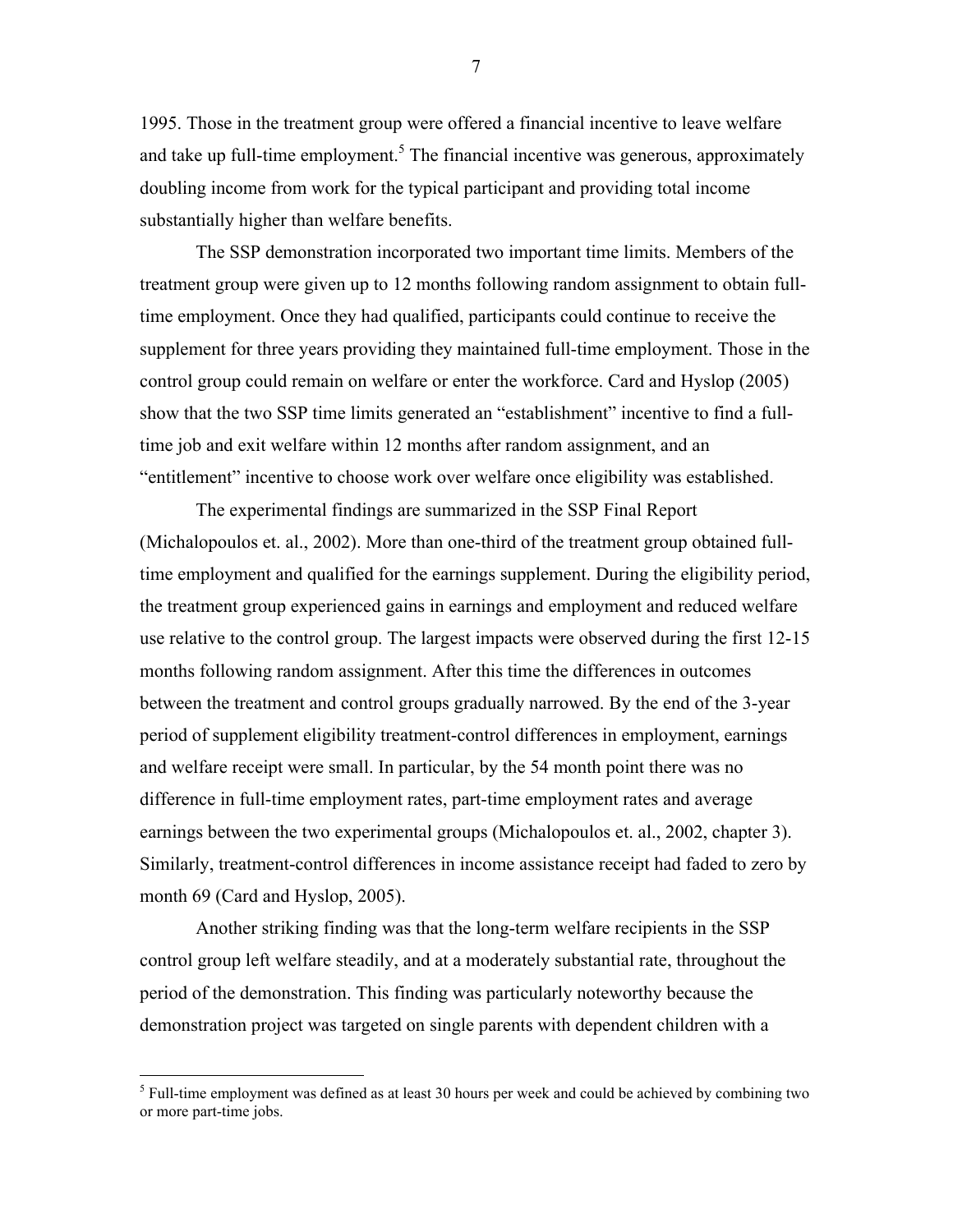substantial history of welfare dependence – a group with relatively low exit rates from income assistance.

Within the treatment group, the characteristics of the single parents who obtained full-time employment and established eligibility for the earnings supplement differed from those of the recipients that did not establish eligibility. Specifically, the "eligible subset" had characteristics associated with higher wages and being more "job ready." Compared to the treatment group members who did not establish eligibility, the eligible subset were more highly educated, had more previous work experience, were more likely to be working at the baseline and were less likely to have been on income assistance continuously for the past three years (Card and Hyslop, 2005). Thus within the treatment group the most "job ready" left welfare for full-time employment and established eligibility for the earnings supplement and the least "job ready" remained on income assistance.

However, a major policy change was made in BC that may have changed welfare use for individuals in that province. In the mid-1990s the B.C. government made sweeping changes to the provincial income assistance program.<sup>6</sup> These changes strongly encouraged welfare recipients to leave income assistance and enter the workforce. In particular, "employable" recipients were required to actively seek work, and to remain eligible for IA could only refuse a job under a strict set of conditions. The key changes affecting single parents with dependent children were introduced in December 1995 (when the definition of "employable" was broadened considerably) and January 1996 (when the exemption from the requirement to actively seek work was changed from exempting single parents with a dependent child under 12 years of age to those with a dependent child under 7 years of age). Other substantive changes in 1996 raised the incentives to work (or to demonstrate that one is actively looking for work) by providing financial incentives including sizeable day care subsidies and dental, vision and other extended health benefits to an individual's dependents ('Healthy Kids Act'). Particularly

 <sup>6</sup> <sup>6</sup> Although these changes culminated in the passage of the B.C. Benefits Act in October 1996, many important policy changes were introduced prior to the passage of the new Act through revisions to the regulations under the previous legislation governing the income assistance program (i.e., in December 1995 and January 1996).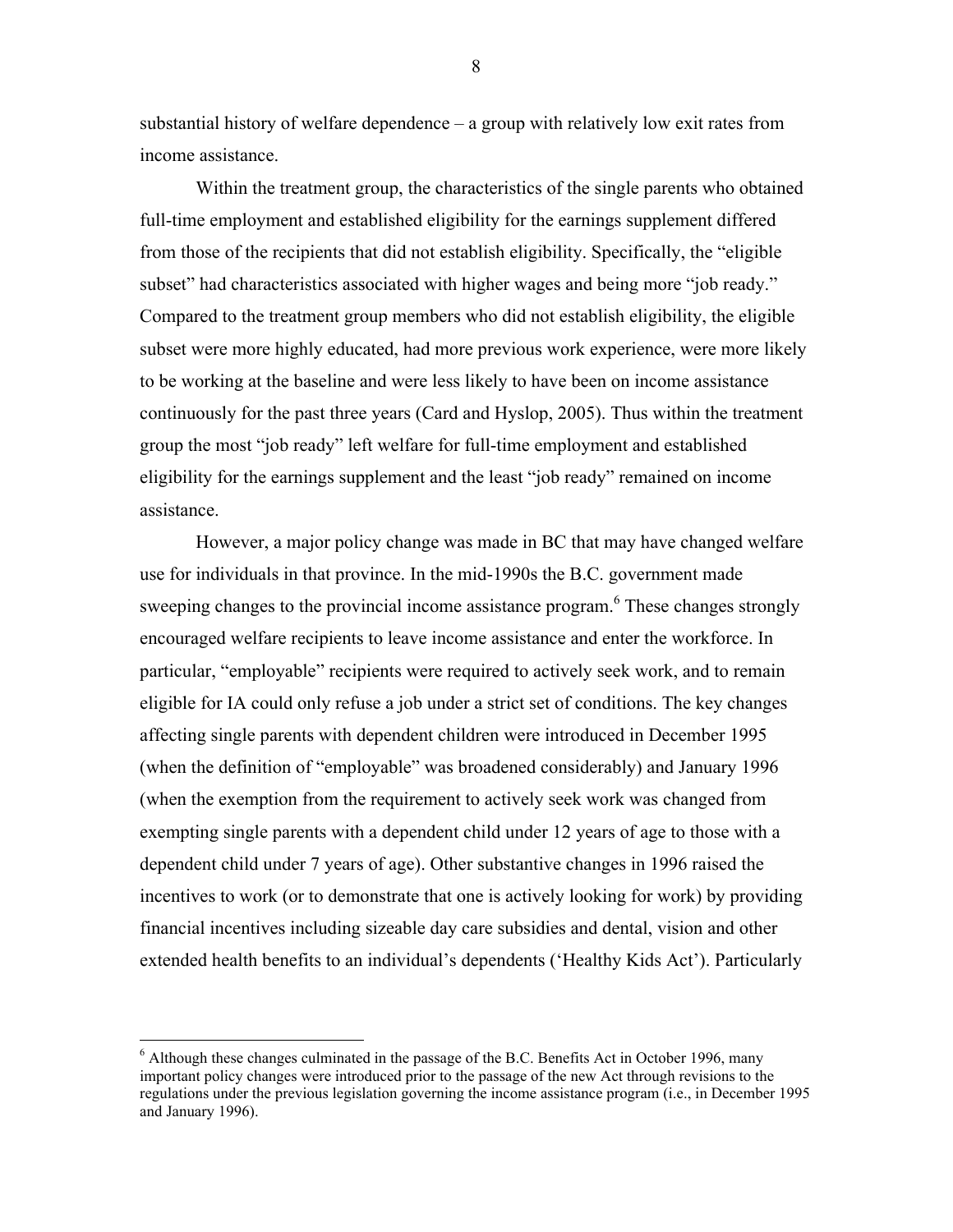strong rules were imposed on individuals under age  $25<sup>7</sup>$  Further changes meant to facilitate the transition to work including a wave of training, education-related and other active labour market reforms (including for example earnings exemptions) followed in March 1997. Raw welfare caseloads declined substantially in 1996-98 (Ministry of Human Resources<sup>8</sup>). While the various SRDC reports on the SSP do note the policy changes made in BC and NB, to our knowledge no analysis of the impacts of these policy changes on the experimental findings has been carried out.<sup>9</sup>

#### **Empirical analysis and results**

In Figures 2 and 3 we present evidence that these policy changes accelerated the exit from welfare of members of the SSP, and that they appear to have had a different effect on the control group than on the treatment group. To do so, we show income assistance rates of SSP entering cohorts by calendar month. Experimental analysis of impacts on outcomes such as income assistance receipt, employment and earnings typically examines behaviour by month from random assignment rather than by calendar month (see, for example, Michalopoulos et. al. 2002). Doing so is the appropriate approach for many purposes, but it obscures the possible effects of policy changes because it pools together cohorts that entered SSP at different points in time. We also present these Figures in the Appendix. As is now well know, IA rates in BC converged while there has always been a small., seemingly permanent effect in NB. Pooled together the SSP appears to have had virtually no statistically discernable effect on welfare rates.

Figure 2 shows B.C. cohorts that were randomly assigned between January and June 1993. The one-year eligibility period for this group had expired by June 1994. Note the large treatment-control gap in IA receipt that opens up during the period June 1993 to June 1994. After the initial eligibility period IA receipt continues to decline for both groups, and although the gap narrows somewhat it nonetheless remains substantial. IA receipt by the control group declines fairly steadily over the period from May/June 1993 to December 1995. However, beginning in January 1996, at the time the new BC policies

 <sup>7</sup> At the time of the relevant regulation this group only constitutes about 10% of the BC sample and thus we ignore these individuals.

 $8<sup>8</sup>$ This ministry has changed substantially twice since. Also see the Canada Welfare to Work Project, University of Western Ontario (insert website)

 $9^9$  See, for example, the discussion in the Final Report (Michalopoulos et. al. 2002, pp. 6-9).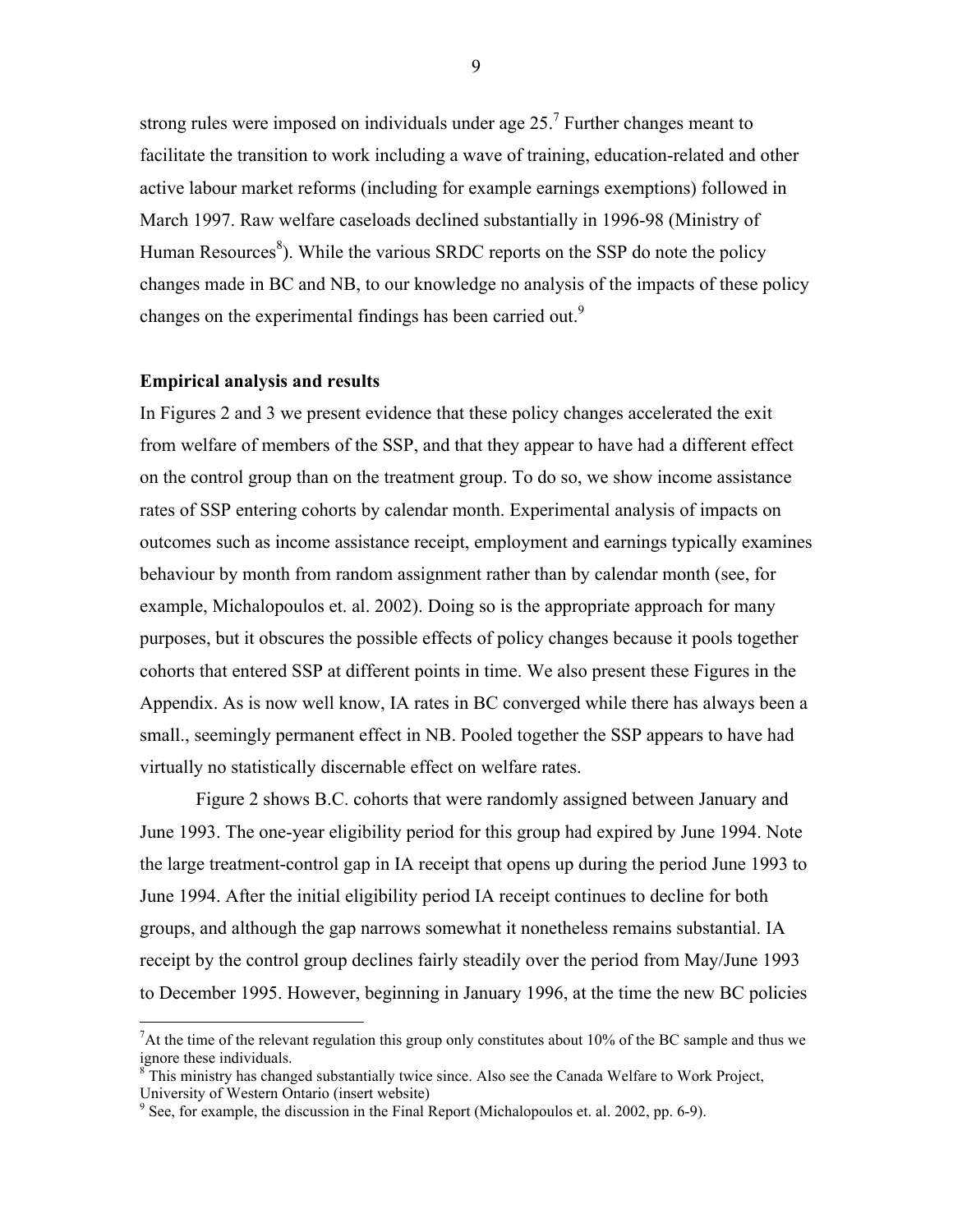came into effect for single parents with dependent children, the control group's exit rate accelerates. By early 1997 the IA rates of the treatment and control groups are almost equal.

Figure 3 shows the IA rates of BC cohorts randomly assigned from January to December 1994. This group had just completed their initial eligibility period when the new BC Benefits regime was introduced. Again, the exit rate from IA among control group members accelerates with the introduction of the policy changes. Figures 2 and 3 are very similar in two respects: (i) treatment – control differences during the 12-month eligibility period and in the gap from the last cohort entering the figure to the last month of eligibility for the SSP program group and (ii) the sharp decline in IA rates following January 1996. Perhaps of most interest is the difference between the 1993 and 1994 cohorts in the period between the last of month of eligibility and January 1996. This ultimately is a key source of variation for our analysis. For the 1993 cohort there is a year and a half of IA information in this window period that does not exist for the 1994 cohort since the latter has both a more extended period of intake months and is immediately impacted by the new legislation.

The visual evidence suggests that the 1996 policy change had a larger impact on the control group than on the treatment group. Such a differential effect is consistent with the control group having a larger proportion of relatively "job ready" members than the treatment group at the time the new policies were introduced. Because of this differential effect the experimental evidence is likely to under-estimate the true impact of the SSP financial incentive on income assistance receipt. Figures 2 and 3 also suggest that the behavior of the BC control group is likely to over-state the rate at which long term welfare recipients leave IA and enter the workforce on their own (i.e. without financial or other incentives to do so). In our empirical work below we use New Brunswick as a falsification test since the time period (January 1996) relevant for British Columbia should have had no effect on individuals in New Brunswick.

We now turn to a simple empirical framework for analyzing income assistance patterns in BC that will allow us to simulate what would have happened if the BC Benefits Legislation had not been passed. Specifically, we estimate the following regression: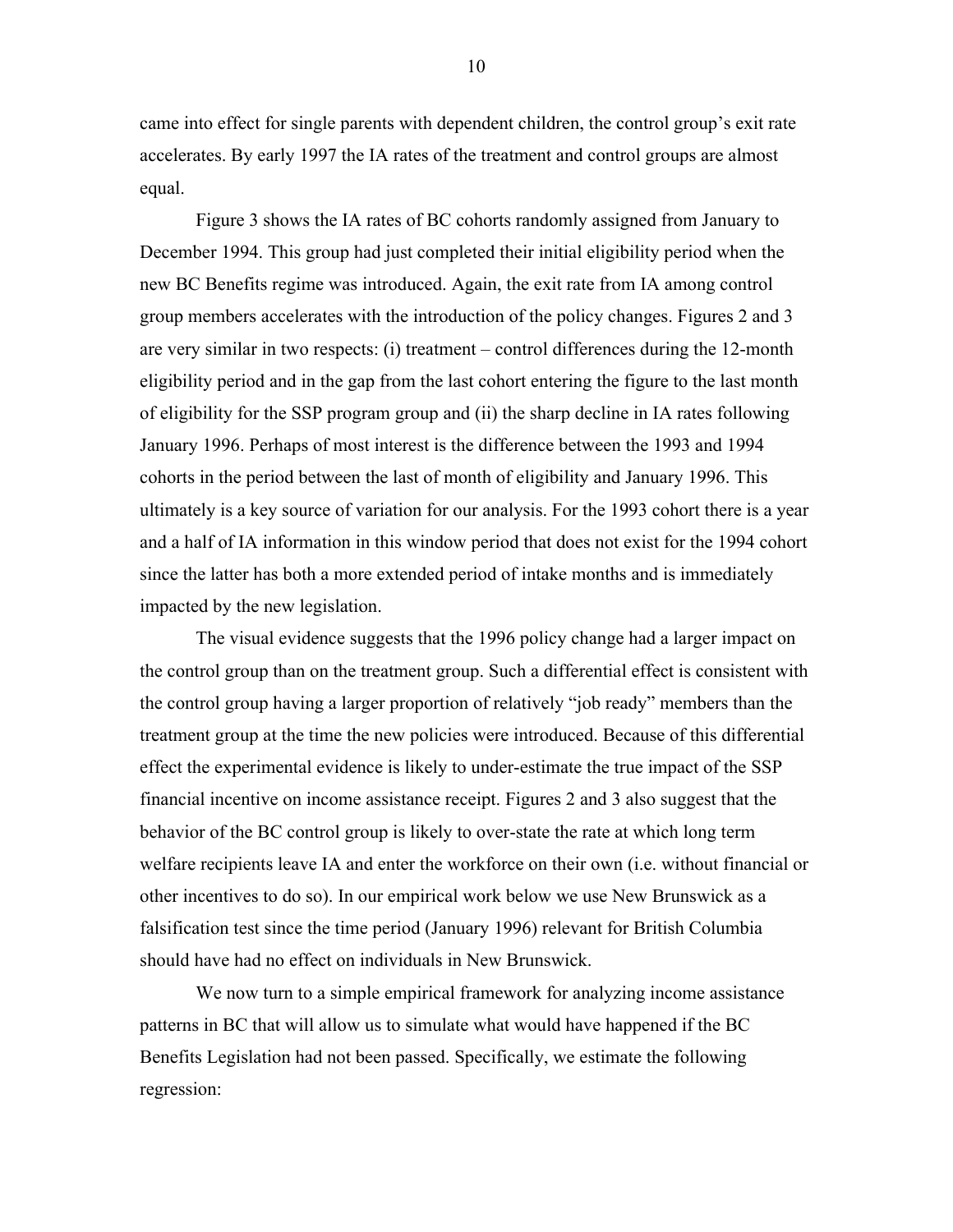$$
IA_{i,t} = f(\alpha + \delta * LAW + \beta_1 t + \beta_2 t^2 + \beta_3 t^3 + \beta_3 SSPTIME + \beta_3 MONTH + \beta_3 YEAR + \varepsilon)
$$
  
(1)

where IA =1 if individual i was receiving welfare in month (since onset of program) t. Note that we estimate equation (1) separately by experimental group since the transitions over time are fundamentally different due to the incentives introduced by the wage subsidy. SSPTIME are 69 SSP time since onset dummies, MONTH and YEAR are calendar monthly and yearly dummies to capture seasonality. Our identification strategy of course rests on the notion that baseline interview dates are exogenous to welfare – that is, that individuals with early exposure to the new law can be used as a counterfactual for those with later exposure to the new law. This underlying stationarity assumption could be violated if there were seasonality effects; for instance, if labour market conditions changed. Finally, we estimate (1) for New Brunswick as a falsification test; LAW should not be statistically significant.

Equation (1) includes a third order polynomial time trend, SSP time dummies and then the key policy variable LAW, which equals one when a given baseline interview date becomes covered by the legislation; i.e., the month in SSP time (1 to 70) when calendar time equals January 1996. In addition to the 'natural' time trend in IA being different across experimental groups (due to the incentive of the SSP offer), the law is expected to effect the two groups differently as discussed above. The effect, if any, should be larger for the control group since relatively more of the program group left IA prior to the BC policy changes in response to the SSP offer. Note that there could be an effect for the program group since those who had not left IA became subject to the new welfare regime as was the case for individuals in the control group who had not yet left IA. If the BC Benefits Act (i.e., January 1996 on) had no differential effect across baseline cohorts then δ should be zero.

Before proceeding to the results, it is useful to emphasize what variation is used to identify the policy variable. The LAW variable only differs across baseline interview cohorts when the BC Benefits Act affects those individuals included in a given cohort. This is the same type of variation we see when comparing Figures 2 and 3; the IA path for the control group decreases much more quickly following January 1996 for all cohorts, but there is a substantial difference across cohorts in time since random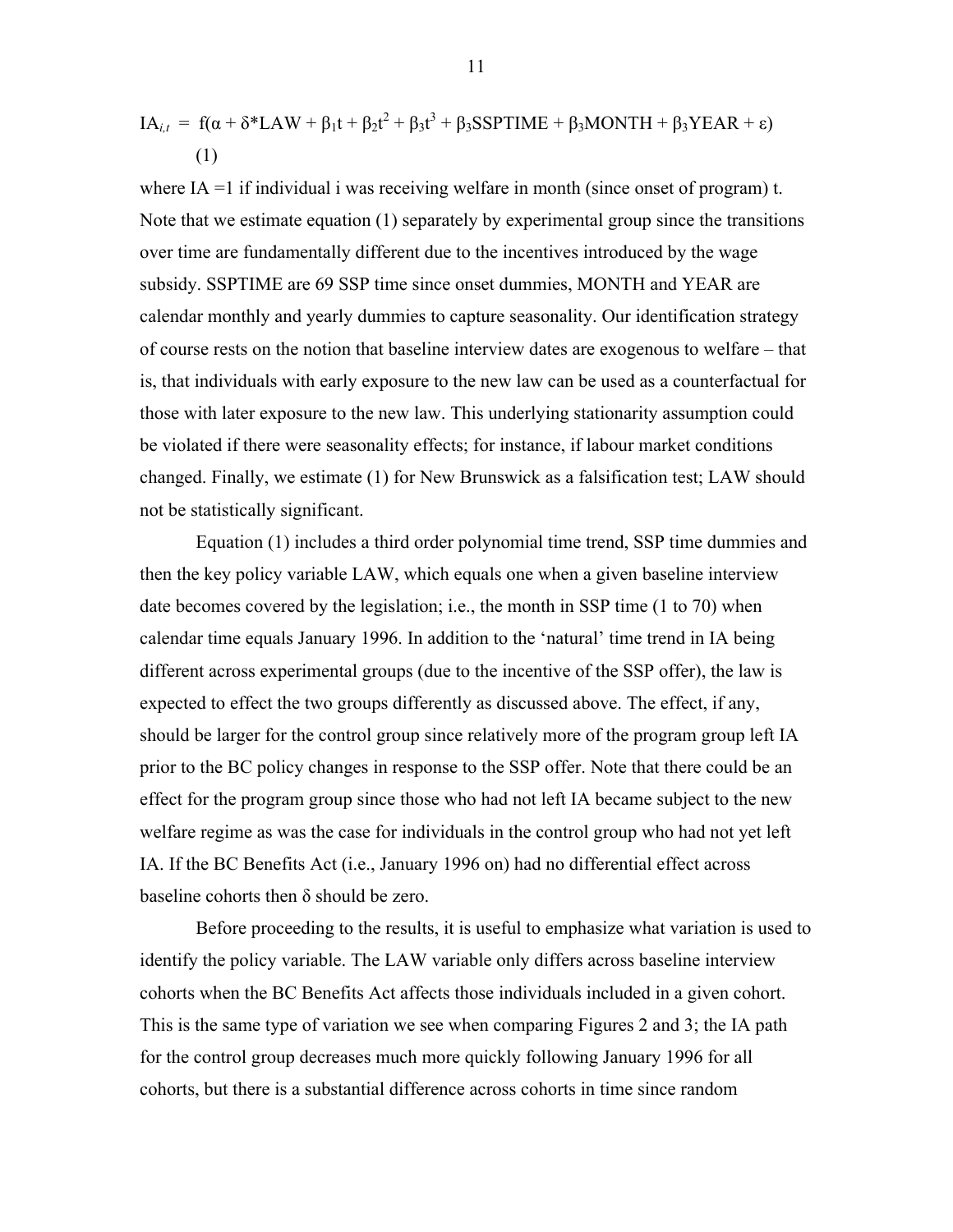assignment when the January 1996 changes affect them. Similarly, we could imagine conducting a series of 'natural experiments' where we compare, for example, the January 1993 cohort with the January 1994 cohort. In the latter case, the earlier cohort will have an extra year in their IA path before becoming covered by the new legislation. Any difference in relative IA use in that year is what identifies δ. This is the only variation exploited in the regression equation above. We could also use New Brunswick as a comparison group, which would always equal zero for the interaction term. When we do this, our estimated policy effects are somewhat larger, but for now our preferred specification is (1) since this only relies on one source of variation: the timing of when a baseline cohort becomes covered under the legislation.

Table 1 presents the regression results and Figure 4 presents the predicted IA rates for time since onset to compare to the standard SSP figure in the Appendix. The BC Benefits law reduced IA rates for both the Program Group and the Control Group, but by a much larger amount for the Control Group. The policy variable had no effect in New Brunswick with positive, statistically insignificant coefficients.

Figure 4 asks the following counterfactual: what would have IA rates over time looked like if the BC Benefits Act had not been passed? We simulate this by predicting IA rates if the LAW variable was always zero. Not surprisingly, given the coefficients on the policy interaction from Table 2, we see sizeable effects. We note that our model predicts IA rates to be identical to actual IA rates. By the 70 month point post random assignment, IA rates in BC are estimated to be 10 percentage points higher than the actual rates (50% vs. 40%) for the control group if BC Benefits had not been passed, and 5 percentage points higher for the program group (45% vs. 40%) leaving us with a 5 percentage points gap between the two groups at month 70. Recall that actual monthly welfare caseloads in B.C. declined by about 60% for the welfare-to-work group (those over 25 without an exemption). In addition to suggesting that BC Benefits led to IA rates in the SSP that have been misinterpreted to be too low, the differential effects of the law across experimental groups are such that there may have been a permanent effect of the SSP in B.C. as well; in the neighborhood of 5 percentage points. We emphasize this is not 4.5 years post-baseline as in the previous literature but almost 6 years post-baseline. Moreover, our model simulations suggest that without BC Benefits, the experimental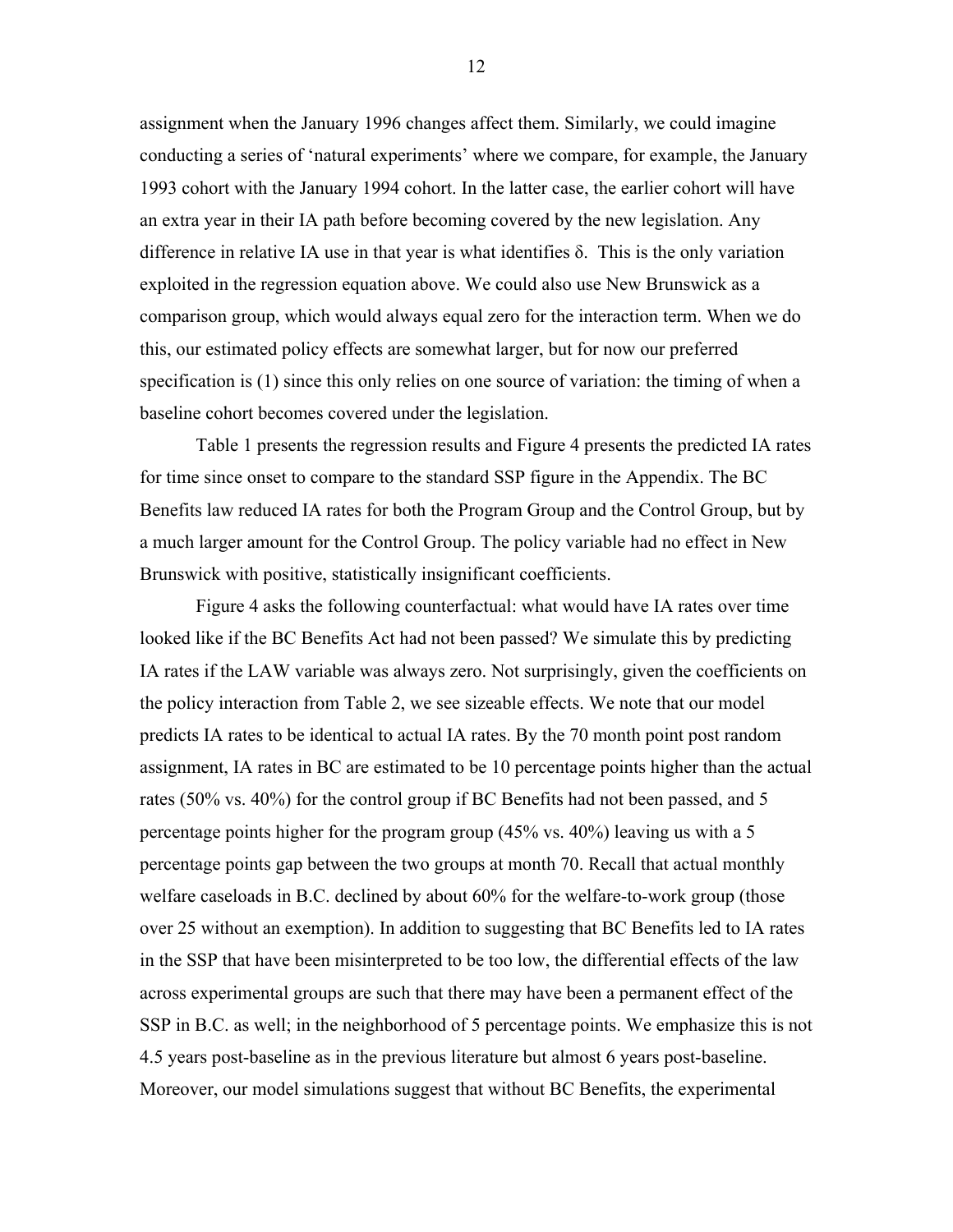effect would have been quite constant around 5 percentage points over the final *3 years*, suggestive of a steady, permanent effect. Further, this is consistent with the 1994 cohorts for NB – where the bulk of the observations are for that province – where over the last 2 to 3 years there was a fairly steady monthly percentage point difference of 5% to 9% between treatments and controls  $10$ 

#### **Conclusions**

Three major conclusions have been reached on the basis of the experimental evidence from the SSP demonstration: (i) long-term IA recipients do respond to financial incentives to leave welfare and enter the workforce, (ii) over time a substantial fraction of IA recipients who are single parents with dependent children leave welfare on their own, without financial or other incentives to do so, and (iii) temporary financial incentives to leave IA have temporary but no lasting impacts on welfare receipt and labour force participation.

This study makes two principal contributions:

(i) Our investigation contributes to the ongoing debate over the advantages and disadvantages of experimental versus non-experimental methods for analyzing social policies. By analyzing the consequences of a substantial policy change that was introduced during the period that a major demonstration project was underway, we provide new evidence on the extent to which the validity of the findings of social experiments may be threatened by such policy changes.

(ii) Our study sheds new light on the conclusions that have been reached to date on the basis of the SSP evidence. On the basis of our preliminary investigations, we believe that the SSP experimental estimates are unduly pessimistic about the long-term consequences of temporary financial incentives on welfare dependence. It also appears that the observed behavior of the experimental control group in B.C. over-estimates the extent to which long-term welfare recipients with dependent children leave IA in the absence of incentives to do so.

<sup>&</sup>lt;sup>10</sup> This does not change if the three 1995 cohorts are included in the NB figure.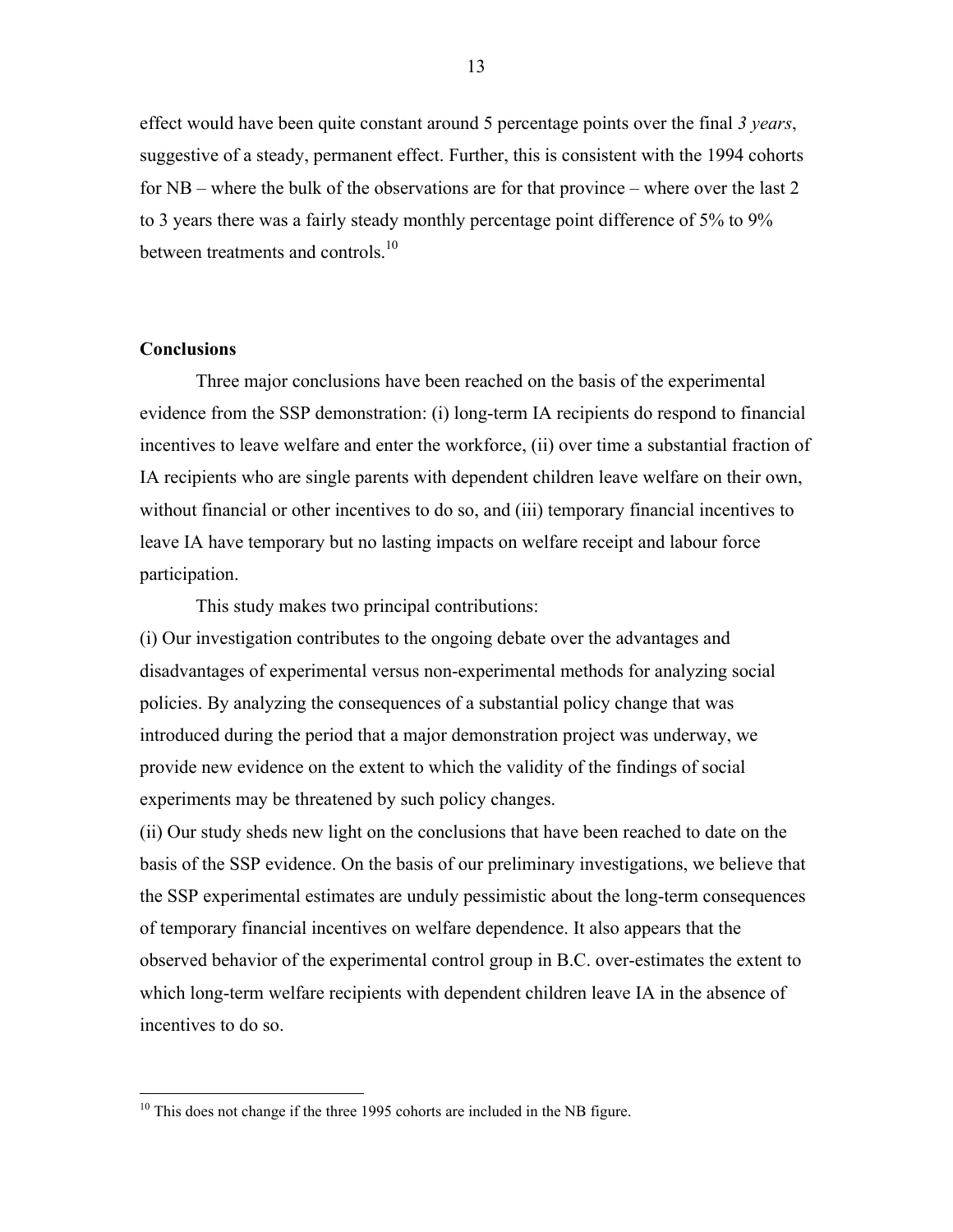### **References**

Blank, Rebecca M., David Card and Philip K. Robins. "Financial Incentives for Increasing Work and Income among Low-Income Families" in Finding Jobs: Work and Welfare Reform. New York: Russell Sage Foundation, 2000, pp. 373-419.

Burtless, Gary "The Case for Randomized Field Trials in Economic and Policy Research." *Journal of Economic Perspectives* 9 (1995) 63-84.

Card, David and Dean Hyslop. "Estimating the effects of a time-limited earnings subsidy for welfare-leavers." Econometrica 73 (2005) 1723-1770.

Eberwein, Curtis, John C. Ham and Robert J. LaLonde. "The Impact of Being Offered and Receiving Classroom Training on the Employment Histories of Disadvantaged Women: Evidence from Experimental Data" *Review of Economic Studies* 64 (1997) 655- 682.

Ham, John C. and Robert J. LaLonde. "The Effect of Sample Selection and Initial Conditions in Duration Models: Evidence from Experimental Data on Training" Econometrica 64 (January 1996) 175-206.

Heckman, J.J., N. Hohmann, M. Khoo and J. Smith, "Substitution and Drop Out Bias in Social Experiments: A Study of an Influential Social Experiment" *Quarterly Journal of Economics*, 2002.

Heckman, J.J., R. Lalonde and J. Smith, "The Economics and Econometrics of Active Labor Market Programs" chapter 31 in Handbook of Labor Economics edited by D. Card and O. Ashenfelter. North Holland, 1999.

Heckman, James J. and Jeffrey Smith "Assessing the Case for Social Experiments." *Journal of Economic Perspectives* 9 (1995) 85-110.

Lalonde, R.J.. Evaluating the econometric evaluations of training programs with experimental data. American Economic Review 76 (Sept. 1986) 604-620.

Michalopoulos, Charles, et al. Making Work Pay: Final Report on the Self-Sufficiency Project for Long-Term Welfare Recipients. Ottawa: Social Research and Demonstration Corporation, 2002.

Robins, Philip K. and Charles Michalopoulos. "Using Financial Incentives to Encourage Welfare Recipients to Become Economically Self-Sufficient" Economic Policy Review, Federal Reserve Bank of New York, September 2001, pp. 105-126.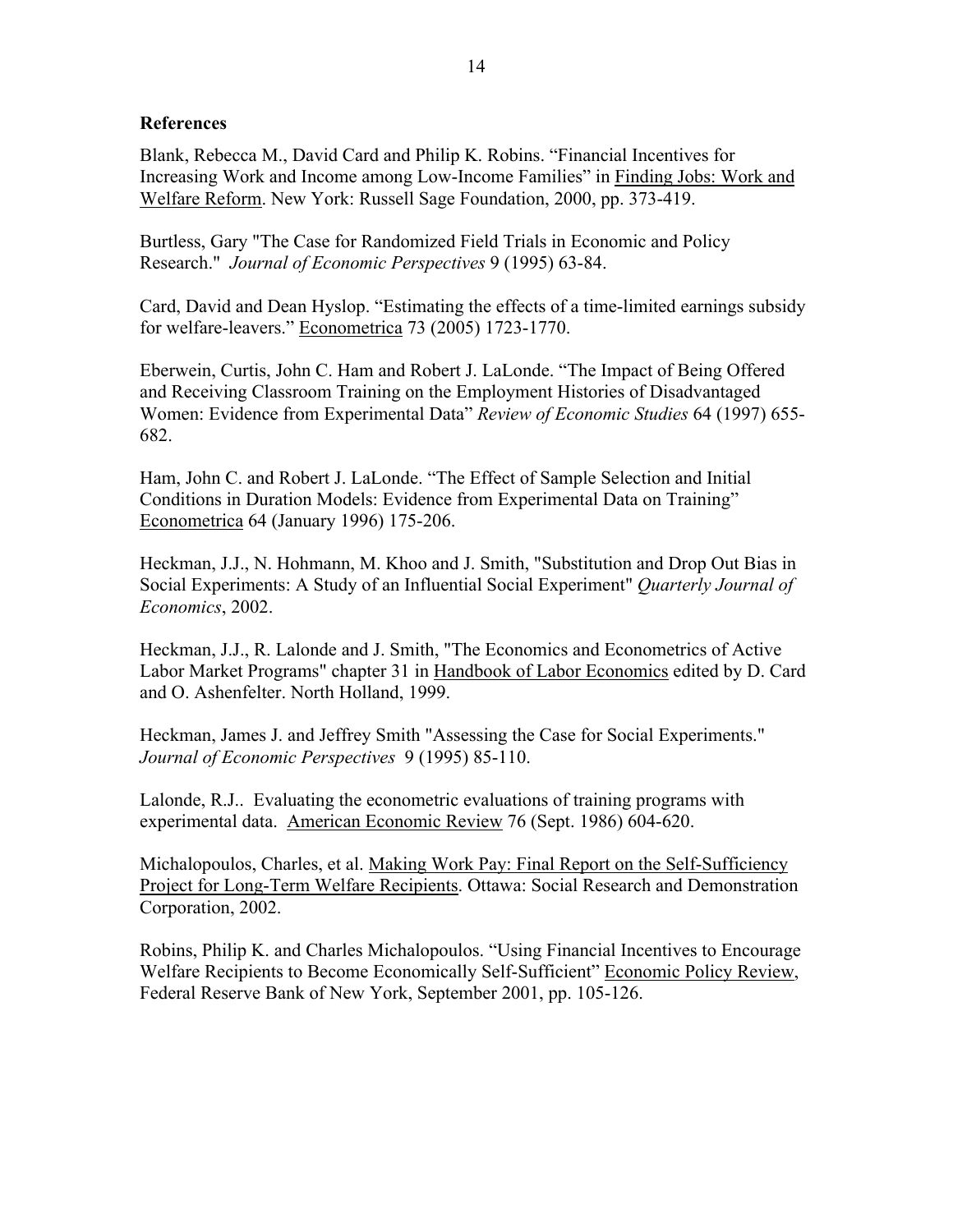|                          | <b>British Columbia</b> |                      | <b>New Brunswick Falsification</b><br><b>Test</b> |                  |
|--------------------------|-------------------------|----------------------|---------------------------------------------------|------------------|
| Variable                 | <b>Control Group</b>    | <b>Program Group</b> | <b>Control</b><br>Group                           | Program<br>Group |
| <b>BC</b> Benefits Act   | $-048***$               | $-.017*$             | .017                                              | .011             |
| (January 1996)           | (.006)                  | (.009)               | (.016)                                            | (.015)           |
| Time                     | $-.012***$              | $-0.025***$          | $-0.035***$                                       | $-.021***$       |
|                          | (.001)                  | (.001)               | (.001)                                            | (.001)           |
| Time <sup>2</sup> (*10)  | $.002***$               | $.006***$            | $.009***$                                         | $.004***$        |
|                          | (.000)                  | (.000)               | (.000)                                            | (.000)           |
| Time <sup>3</sup> (*100) | $-.002***$              | $-.004***$           | $-.007***$                                        | $-.006***$       |
|                          | (.000)                  | (.000)               | (.000)                                            | (.000)           |
| 69 SSP Month             | Yes                     |                      |                                                   |                  |
| dummies                  |                         |                      |                                                   |                  |
| 11 Calendar              | Yes                     |                      |                                                   |                  |
| month dummies            |                         |                      |                                                   |                  |
| 6 Calendar year          | Yes                     |                      |                                                   |                  |
| dummies                  |                         |                      |                                                   |                  |
| R-squared                | .18                     | .15                  | .13                                               | .10              |
| F-stat                   | 552.1                   | 404.4                | 324.0                                             | 236.9            |
| N                        | 87080                   | 90580                | 80360                                             | 81620            |

# **Table 1: Estimated coefficients for the probability of being on welfare**

NOTES: Standard errors are in parentheses and adjust for clustering on the baseline interview date.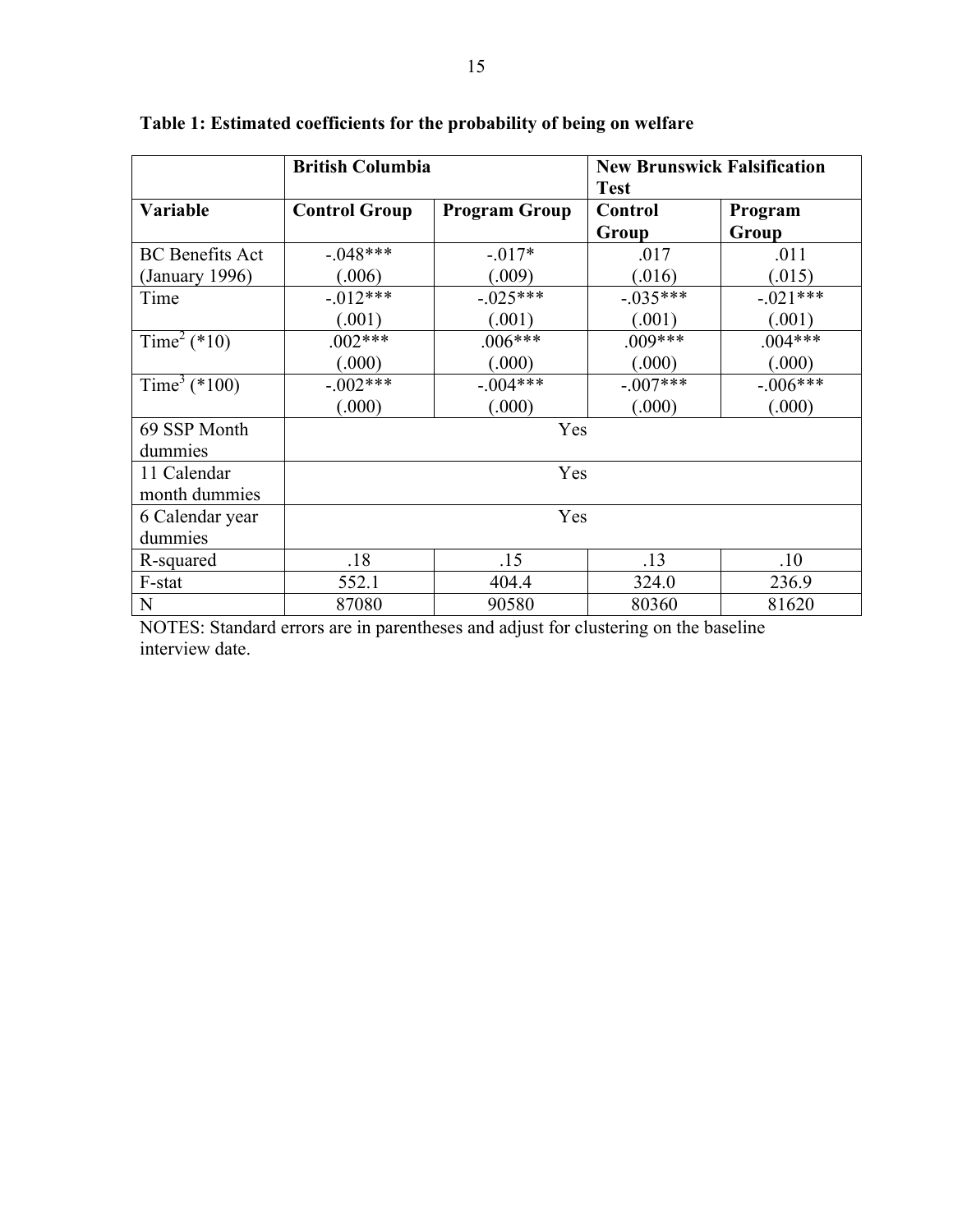





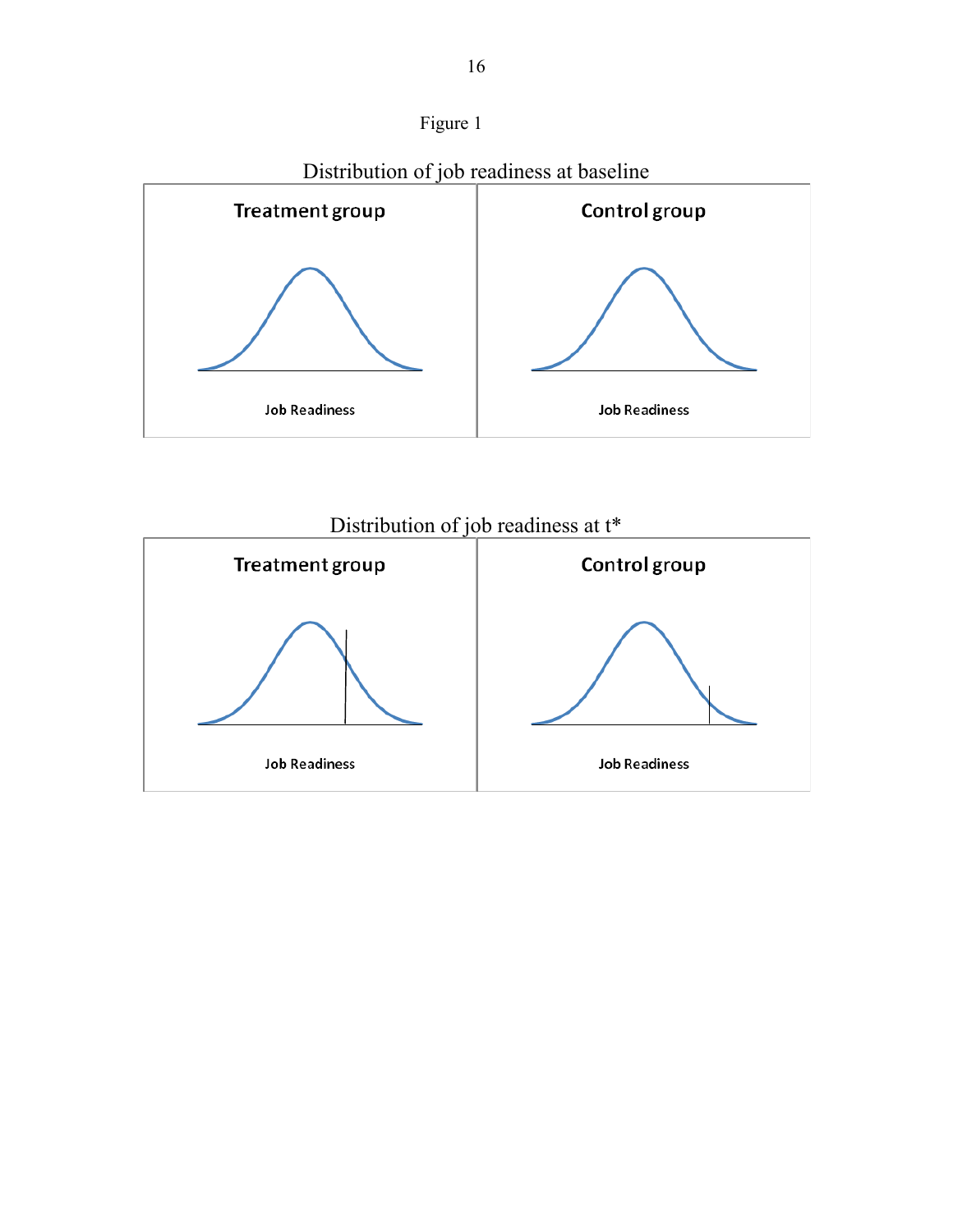Figure 2: IA Rates, BC, 1993 Cohorts

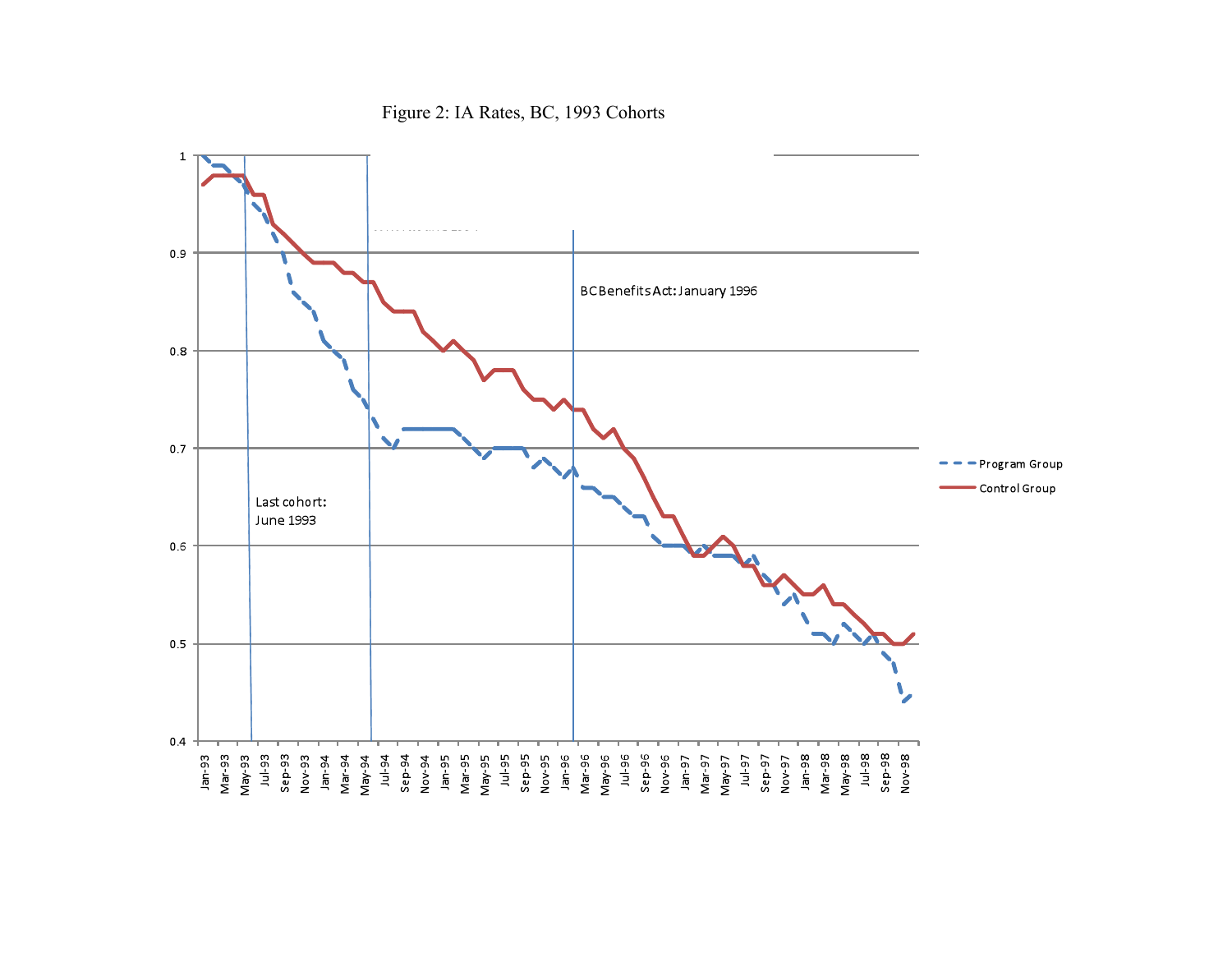

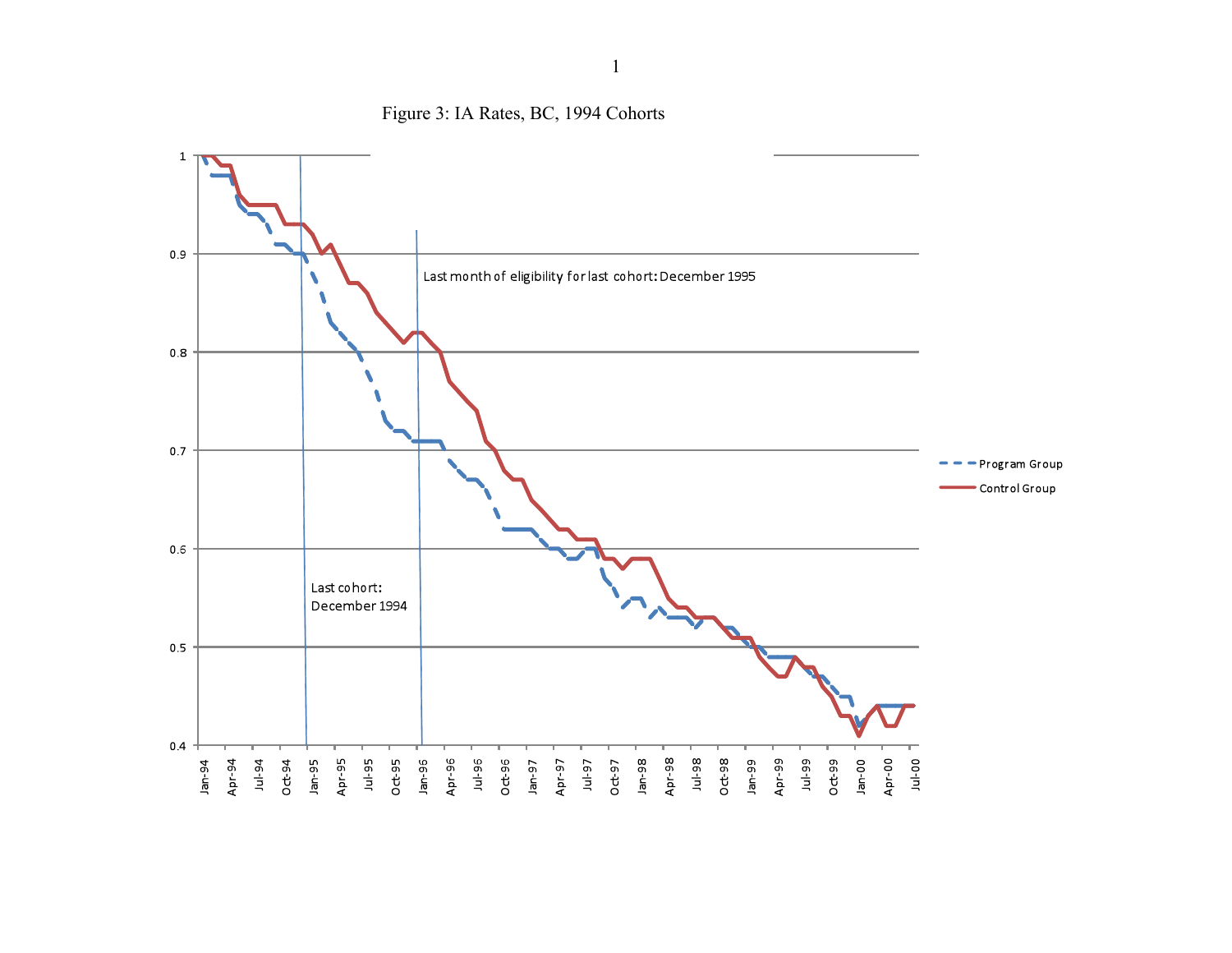Figure 4: Simulated IA Rates, BC

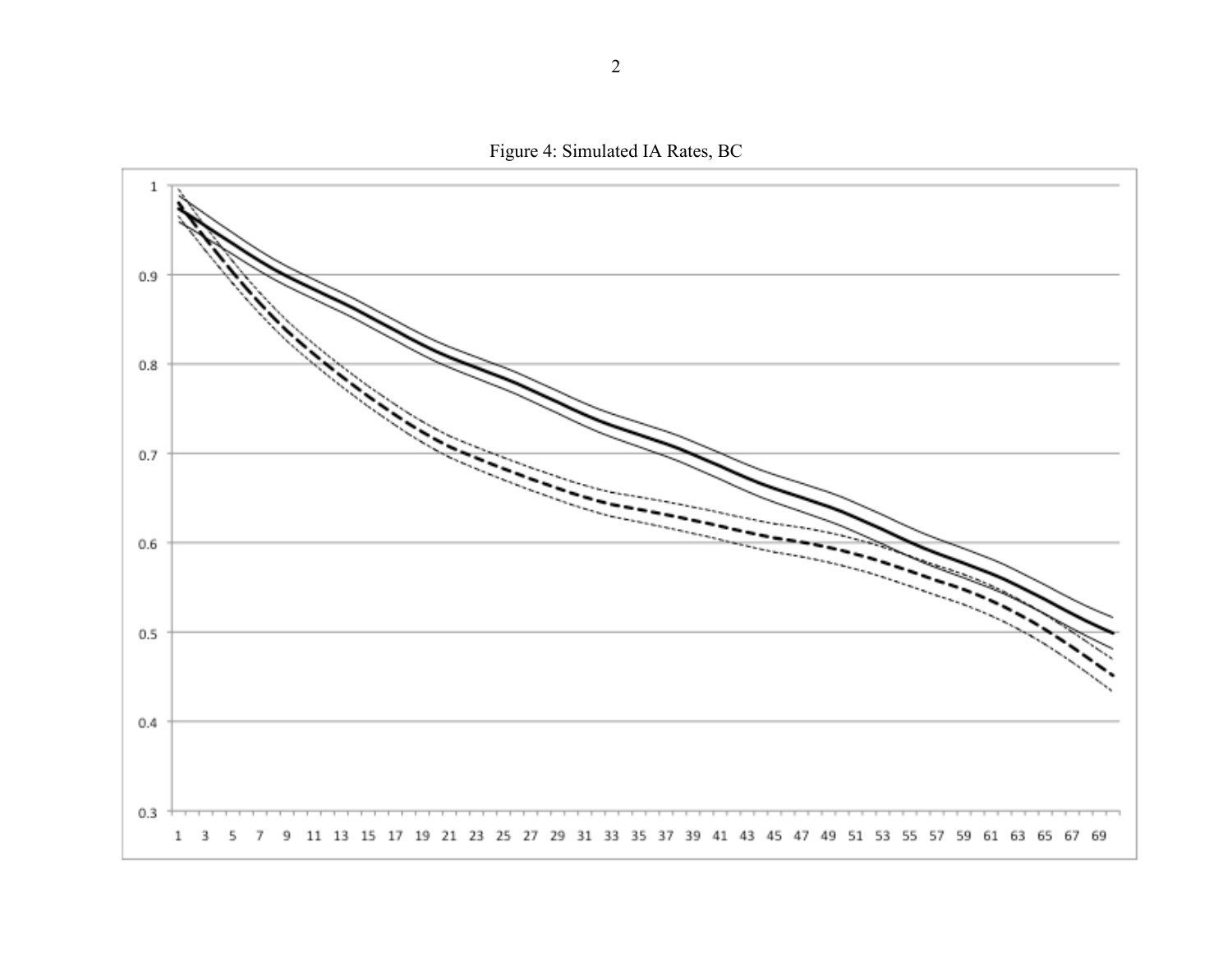